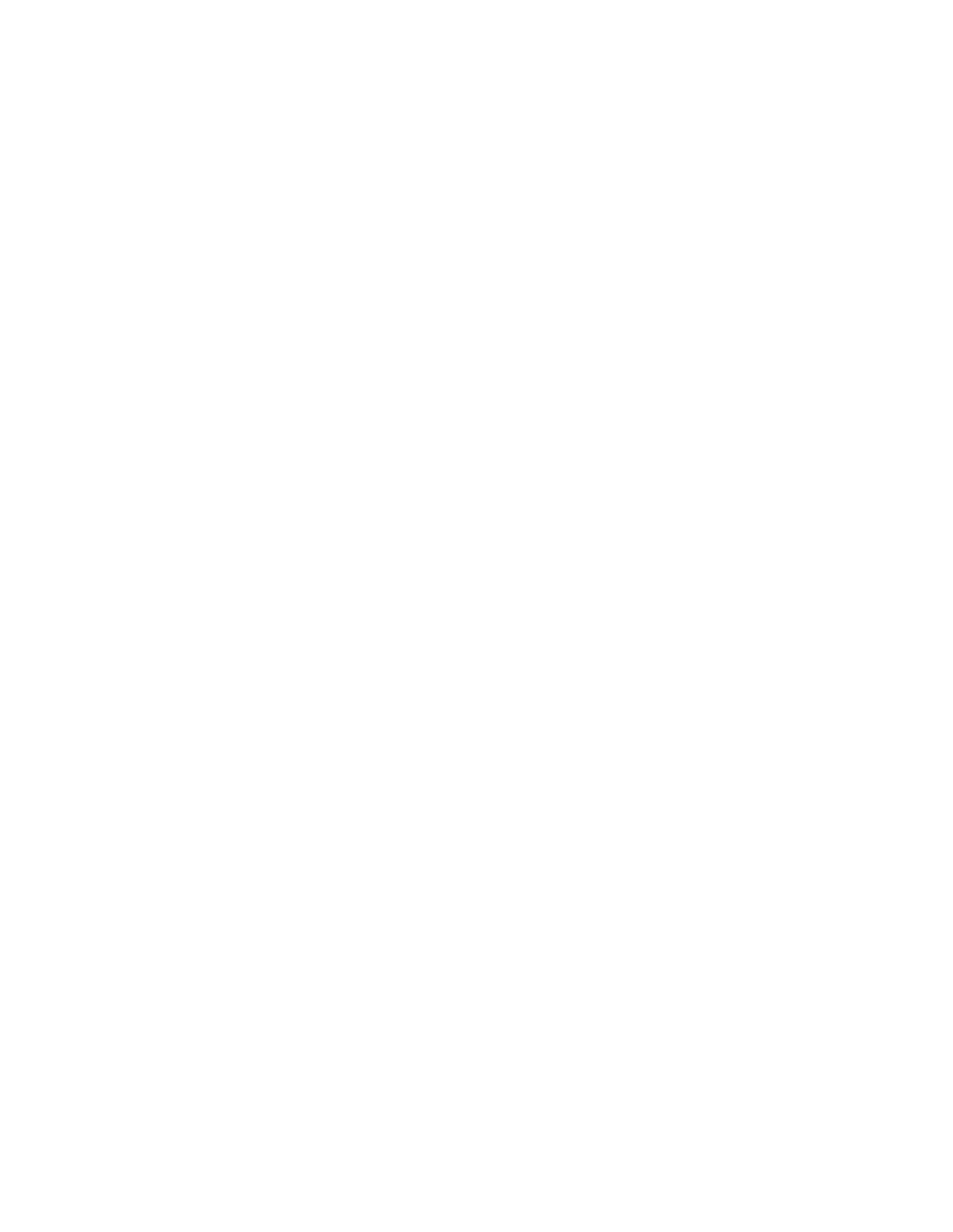## **Table of Contents**

| BMPs to be implemented prior to the expiration of this permit to meet the cumulative |  |
|--------------------------------------------------------------------------------------|--|
|                                                                                      |  |
|                                                                                      |  |
|                                                                                      |  |
|                                                                                      |  |
|                                                                                      |  |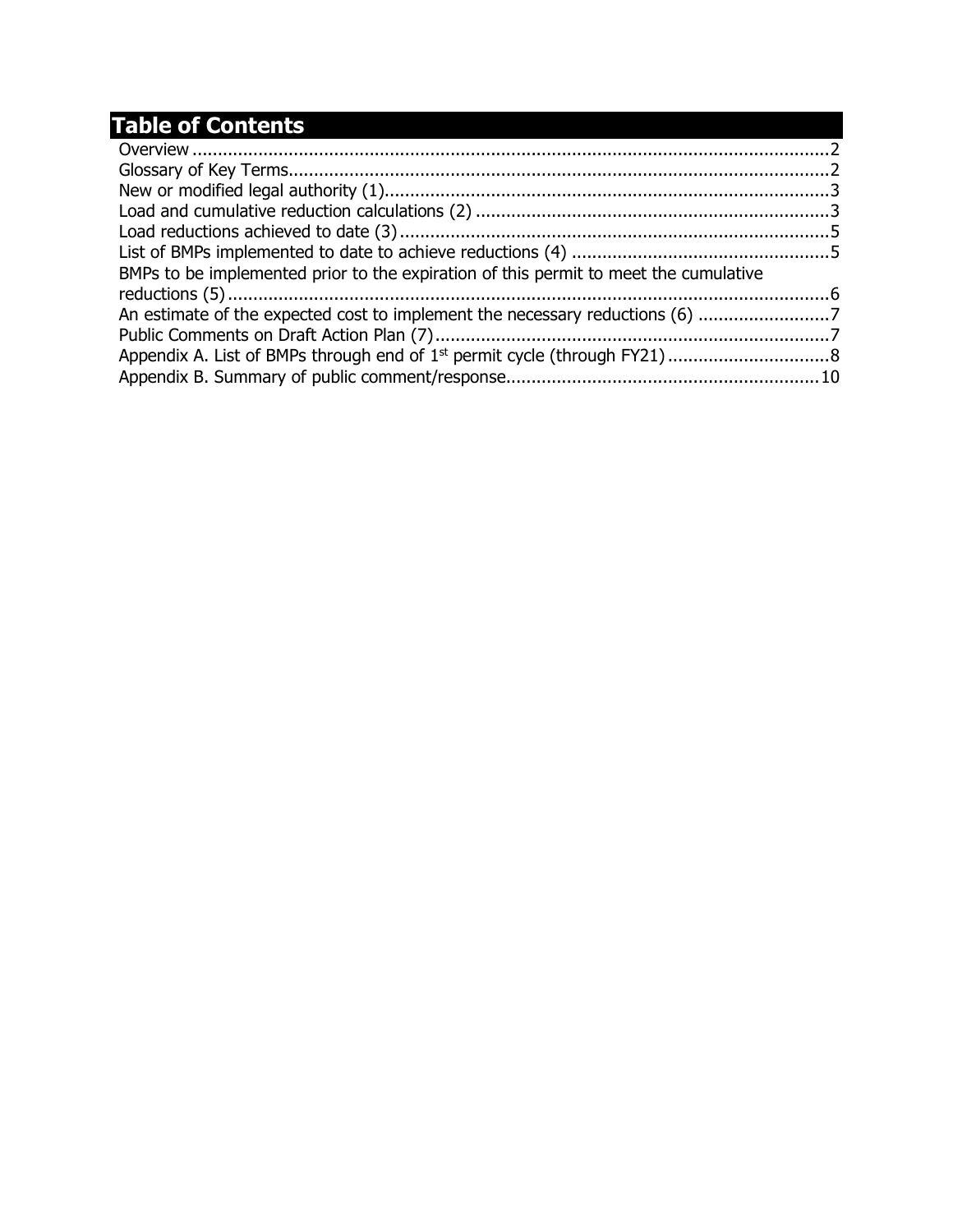#### <span id="page-3-0"></span>**Overview**

- This update of Arlington County's Chesapeake Bay Total Maximum Daily Load (TMDL) Action Plan is developed to meet the requirements of Part 1.E.1 of Arlington County's Municipal Separate Storm Sewer System (MS4) Permit, VA0088579, issued July 1, 2021. The permit requires this Action Plan to document a minimum cumulative 40% reduction of the Bay TMDL pollutants of concern (POC) to be 6 achieved during the 2022-2026 ('2<sup>nd'</sup>) permit cycle. The POCs are total nitrogen (TN), total phosphorus
- (TP), and total suspended solids (TSS).
- 
- 9 DEQ approved the [TMDL Action Plan for the 2013-2018](https://www.arlingtonva.us/files/sharedassets/public/Projects/Documents/Chesapeake-Bay-TMDL-Action-Plan-Final-09.03.15.pdf) ('1st) permit cycle (minimum 5.0% POC 10 reduction) on September 3, 2015. DEQ administratively continued the  $1<sup>st</sup>$  permit cycle through June 30, 2021.
- 

 The numbered sections in this Action Plan correspond with the sections of Arlington's MS4 permit, 1.E.1.j items 1) through 7).

 In addition to responding specifically to the Bay TMDL POC reduction requirements, the projects and 17 programs in this Action Plan reflect the goals and objectives of Arlington's adopted Stormwater Master [Plan](https://www.arlingtonva.us/Government/Projects/Plans-Studies/Environment/Stormwater-Master-Plan) – which emphasizes local water quality, stream corridors, and mitigating development impacts – 19 alongside a growing emphasis on [creating resiliency to flooding and climate change.](https://www.arlingtonva.us/Government/Programs/Flooding) Projects are also strategically identified to align with infrastructure protection and integrity needs and address related public safety issues resulting from failed slopes, eroded trails, exposed and broken sanitary sewer lines and collapsed outfalls. 

### <span id="page-3-1"></span>**Glossary of Key Terms**

 **Best Management Practice (BMP).** A project or program recognized by the Virginia Department of Environmental Quality (DEQ) to provide TMDL POC reduction credits.

 **Land Disturbing Activity (LDA) Program**. Arlington County's regulatory program for construction activity and post-construction stormwater management.

 **Municipal Separate Storm Sewer System (MS4) Permit**. The Clean Water Act discharge permit for Arlington County's storm drain system, administered by Virginia DEQ.

 **Pollutant of Concern (POC**). For the Chesapeake Bay TMDL, total nitrogen (TN), total phosphorus (TP), and total suspended solids (TSS). Each MS4 permit assigns a specific amount of POC load reductions to be achieved.

 **Chesapeake Bay Total Maximum Daily Load (TMDL).** A pollution 'budget' for the Chesapeake Bay that sets the maximum amount of the TN, TP, and TSS POCs the Bay can receive and still meet water quality standards. Each MS4 permit in Virginia prorates a portion of this budget to the regulated localities. There are also other sources of pollution in this budget besides the contributions from MS4 permittees, including wastewater treatment plants, agriculture, air pollutants, and septic systems.

 **MS4 Permit Cycle**. Typically, five (5) years in Virginia. Virginia established a three (3) permit cycle 45 timeline for MS4 permittees to meet their Bay TMDL pollution budgets. Arlington entered its 2<sup>nd</sup> permit 46 cycle in FY 2022, after DEQ extended the  $1<sup>st</sup>$  permit cycle for three (3) years due to DEQ's workload and 47 other factors. The end of Arlington's 3<sup>rd</sup> permit cycle, where full compliance with the pollution budget is required, is expected to be FY 2031.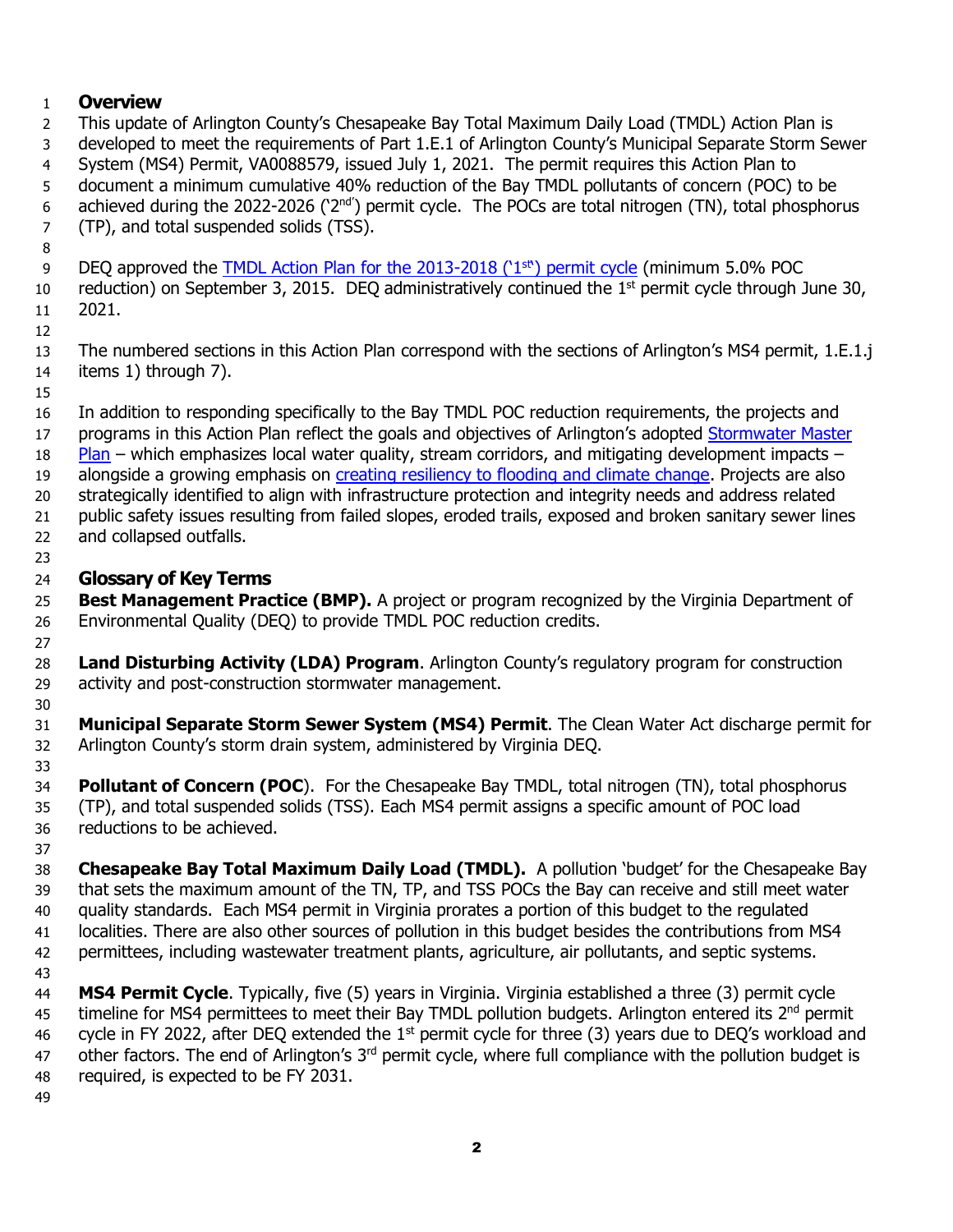#### <span id="page-4-0"></span>**New or modified legal authority (1)**

- Existing legal authorities are sufficient meet the Bay TMDL requirements of Part 1.E.1 of the permit.
- 

#### <span id="page-4-1"></span>**Load and cumulative reduction calculations (2)**

- The table below contains the load reduction requirements calculated for Arlington County's MS4 Service
- 55 Area, in the format of Table 2 from the permit document. The  $1<sup>st</sup>$  permit cycle Action Plan document
- 56 describes the methodologies for the [MS4 Service Area delineation](https://www.arlingtonva.us/files/sharedassets/public/Projects/Documents/Chesapeake-Bay-TMDL-Action-Plan-Appendix-A-MS4-Service-Area.pdf) and estimated regulated pervious and
- impervious acreage.
- 

| <b>Table 2</b><br>Calculation Sheet for Estimating Existing Source Loads and Reduction Requirements for the Potomac River Basin |                                  |                              |                                                                                                                                  |               |                                                                                                |                                                                                                                                                          |                                                               |                                                            |
|---------------------------------------------------------------------------------------------------------------------------------|----------------------------------|------------------------------|----------------------------------------------------------------------------------------------------------------------------------|---------------|------------------------------------------------------------------------------------------------|----------------------------------------------------------------------------------------------------------------------------------------------------------|---------------------------------------------------------------|------------------------------------------------------------|
|                                                                                                                                 |                                  | Α                            | B                                                                                                                                | ⊵             | D                                                                                              | E                                                                                                                                                        | E                                                             | G                                                          |
| Pollutant                                                                                                                       | Subsource                        | Loading rate<br>(Ibs/ac/yr)* | <b>Existing developed</b><br>lands as of<br>6/30/09 served<br>by the MS4<br>within the<br>requiated area<br>(acres) <sup>2</sup> | Load (Ibs/yr) | Percentage of<br><b>MS4</b> required<br><b>Chesapeake Bay</b><br>total L2 loading<br>reduction | Percentage of<br>L2 required<br>reduction by TBD                                                                                                         | 40%<br>cumulative<br>reduction<br>required by TBD<br>(lbs/vr) | Sum of 40%<br>cumulative<br>reduction (lb/yr) <sup>s</sup> |
| Nitrogen                                                                                                                        | Regulated<br>urban<br>impervious | 16.86                        | 5.203.59                                                                                                                         | 87,732.53     | 9%                                                                                             | 40%                                                                                                                                                      | 3.158.37                                                      | 4,627.39                                                   |
|                                                                                                                                 | Regulated<br>urban pervi<br>ous  | 10.07                        | 6,078.36                                                                                                                         | 61,209.09     | 6%                                                                                             | 40%                                                                                                                                                      | 1,469.02                                                      |                                                            |
| <b>Phosphorus</b>                                                                                                               | Regulated<br>Urban<br>Impervious | 1.62                         | 5,203.59                                                                                                                         | 8,429.82      | 16%                                                                                            | 40%                                                                                                                                                      | 539.51                                                        | 611.78                                                     |
|                                                                                                                                 | Regulated<br>urban pervi<br>ous  | 0.41                         | 6.078.36                                                                                                                         | 2.492.13      | 7%                                                                                             | 40%                                                                                                                                                      | 72.27                                                         |                                                            |
| <b>Total suspended</b>                                                                                                          | Regulated<br>urban<br>impervious | 1171.32                      | 5.203.59                                                                                                                         | 6.095.069.04  | 20%                                                                                            | 40%                                                                                                                                                      | 487,605.52                                                    |                                                            |
| solids                                                                                                                          | Regulated<br>urban pervi<br>ous  | 175.8                        | 6,078.36                                                                                                                         | 1,068,575.69  | 9%                                                                                             | 40%                                                                                                                                                      | 37,400.15                                                     | 525,005.67                                                 |
|                                                                                                                                 |                                  |                              | 1Edge of stream loading rate based on the Chesapeake Bay Watershed Model 5.3.2                                                   |               |                                                                                                |                                                                                                                                                          |                                                               |                                                            |
|                                                                                                                                 |                                  |                              |                                                                                                                                  |               |                                                                                                | 2To determine the existing developed acres required in Column B, permittees should first determine the extent of their regulated MS4 service area. Next, |                                                               |                                                            |
| 3Column C = Column A x Column B                                                                                                 |                                  |                              |                                                                                                                                  |               |                                                                                                |                                                                                                                                                          |                                                               |                                                            |
| 4Column F = Column C x Column D x Column E.                                                                                     |                                  |                              |                                                                                                                                  |               |                                                                                                |                                                                                                                                                          |                                                               |                                                            |
| 5Column G = The sum of the subsource cumulative reduction required by TBD (lbs/yr) as calculated in Column F.                   |                                  |                              |                                                                                                                                  |               |                                                                                                |                                                                                                                                                          |                                                               |                                                            |

60 Regarding 1.E.1.c (new sources) and 1.E.1.d (grandfathered projects), Arlington County's  $1<sup>st</sup>$  permit cycle Action Plan (Section 2) documented the County's direct development accounting methodology that makes it unnecessary to calculate separate POC load offsets for either new sources or grandfathered projects.

 Arlington County regulates development through its Land Disturbing Activities (LDA) program. For all regulated land development activity that disturbs at least 2,500 square feet of land (the regulatory threshold set for Chesapeake Bay Preservation Act localities) within Arlington County's MS4 Service Area, the County accounts for the associated POC load changes from land use changes alongside the POC reductions from BMPs. This methodology captures the net POC loads for all regulated development activity whether new development or redevelopment or grandfathered. Most regulated land development activity in Arlington County is redevelopment and as a result generates a net POC reduction credit. Overall, the POC credits from redevelopment significantly exceed the increased POC loads associated with new sources and grandfathered projects.

- 
- 
-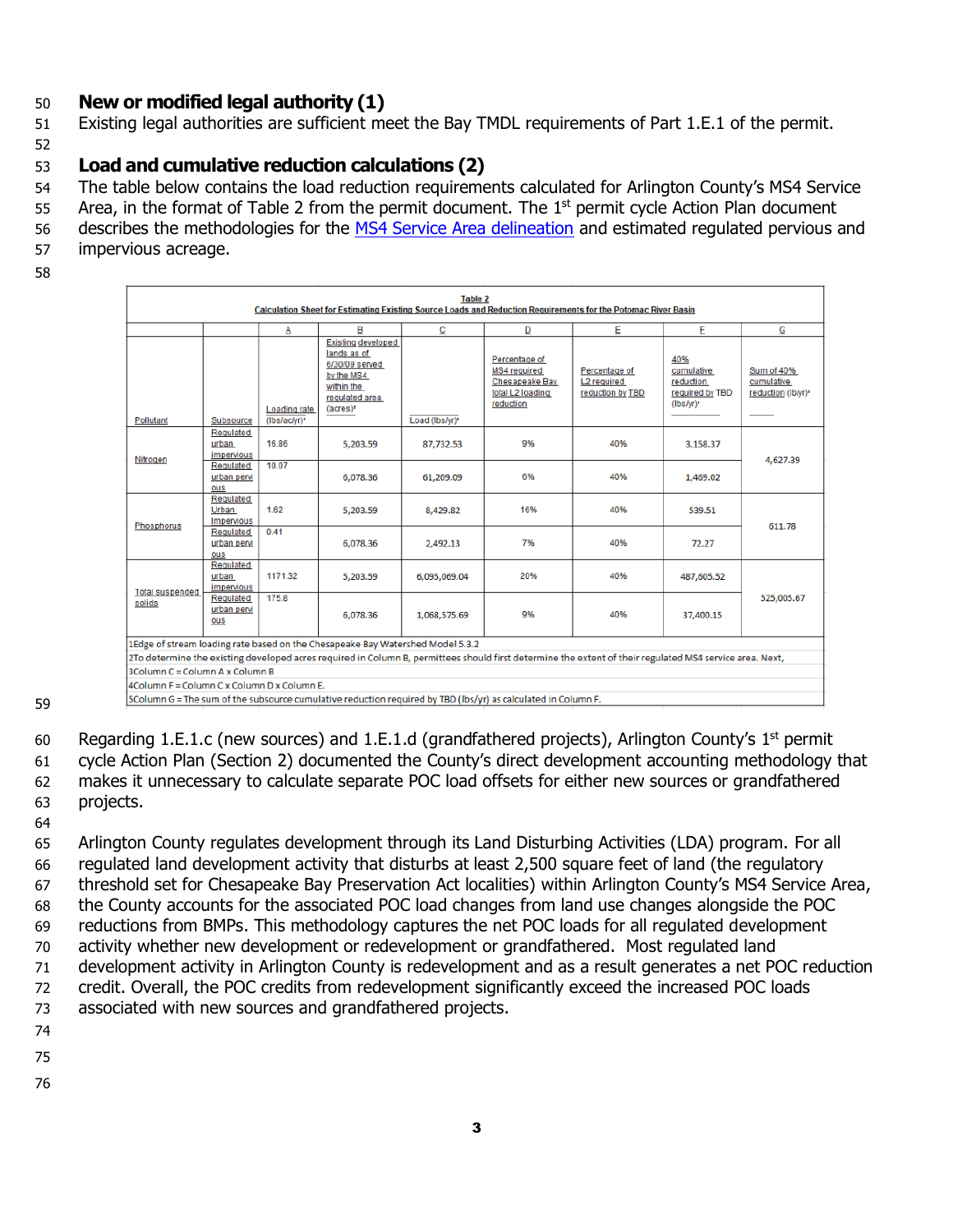- Example of accounting from the FY2021 MS4 Annual Report.
- 

| 104.986899.76                    | Pollutant                           | Existing Development Conditions for Projects<br>from 7/1/2020 to 6/30/2021 Acres | 2009 EOSLoading Rate (lbs/ac) | <b>beo</b> | Post Development Conditions for Projects<br>from 7/1/2020 to 6/30/2021 Acres | 2009 EOSLoading Rate (lbs/ac) | Load       | <b>Load Increase</b> | <b>Total Load Increase</b> | پ<br>Reduction from SWMF drain to MS4 in FY21 | - 1<br>Reduction from SWMF that do not<br>Drain to MS4in FY20 | <b>Difference</b> |
|----------------------------------|-------------------------------------|----------------------------------------------------------------------------------|-------------------------------|------------|------------------------------------------------------------------------------|-------------------------------|------------|----------------------|----------------------------|-----------------------------------------------|---------------------------------------------------------------|-------------------|
| Regulated<br>Urban<br>Impervious |                                     | 38.98                                                                            | 16.86                         | 657.15     | 48.58                                                                        | 16.86                         | 819.06     | 161.91               | 65.24                      | 191.8355                                      | 3.76                                                          | $-130.36$         |
| Regulated<br>Urban<br>Pervious   | Nitrogen                            | $-38.98$                                                                         | 10.07                         | $-392.53$  | $-48.58$                                                                     | 10.07                         | $-489.20$  | $-96.67$             |                            |                                               |                                                               |                   |
| Regulated<br>Urban<br>Impervious |                                     | 38.98                                                                            | 1.62                          | 63.14      | 48.58                                                                        | 1.62                          | 78.70      | 15.56                | 11.62                      | 22.05                                         | 1.16                                                          | $-11.58$          |
| Regulated<br>Urban<br>Pervious   | Phosphorus                          | $-38.98$                                                                         | 0.41                          | $-15.98$   | $-48.58$                                                                     | 0.41                          | $-19.92$   | $-3.94$              |                            |                                               |                                                               |                   |
| Regulated<br>Urban<br>Impervious |                                     | 38.98                                                                            | 1171.32                       | 45654.42   | 48.58                                                                        | 1171.32                       | 56902.73   | 11248.30             | 9560.62                    | 14569.99                                      | 493.29                                                        | $-5502.66$        |
| Regulated<br>Urban<br>Pervious   | <b>Total</b><br>Suspended<br>Solids | $-38.98$                                                                         | 175.80                        | $-6852.68$ | $-48.58$                                                                     | 175.80                        | $-8540.36$ | $-1687.68$           |                            |                                               |                                                               |                   |



Development Load Changes and Load Reductions from SWMF for FY21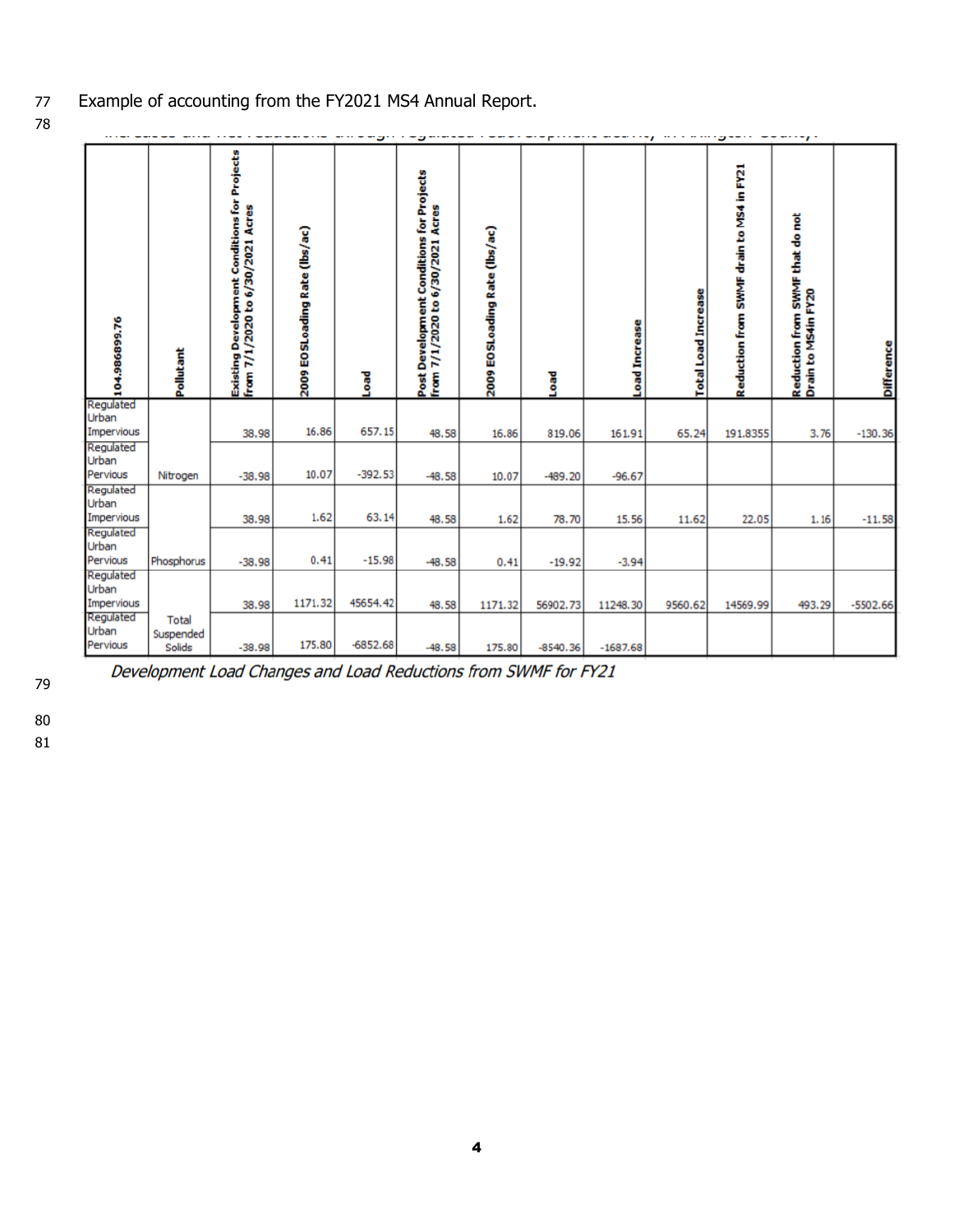#### <span id="page-6-0"></span>**Load reductions achieved to date (3)**

83 Through the end of the 1<sup>st</sup> permit cycle, Arlington exceeded the 5% POC reduction requirement through 84 the project and program categories shown in the chart and table below. Collectively, in the terminology

of the permit, these projects and programs are referred to as 'best management practices,' or 'BMPs.'



| Project/program           | <b>TN</b> reduction | <b>TP reduction</b> | <b>TSS reduction</b> |
|---------------------------|---------------------|---------------------|----------------------|
| 2006-2009 Historical BMPs | 1.2%                | 1.2%                | 1.2%                 |
| LDA Program               | 7.2%                | 3.9%                | 3.3%                 |
| <b>Septic Conversions</b> | 0.5%                | 0.0%                | 0.0%                 |
| <b>Stream Restoration</b> | 2.5%                | 19.2%               | 14.6%                |
| <b>Street Sweeping</b>    | 0.8%                | 1.5%                | 2.8%                 |
| <b>Trades Retrofit</b>    | 0.1%                | 0.1%                | 0.2%                 |
| Green Infrastructure      | 1.4%                | 0.9%                | 0.8%                 |
|                           | 13.8%               | 27.0%               | 22.9%                |

Stream restoration has provided the most POC credits to date because of the significant reduction in

 erosion and increase in stream stability and overall resiliency that result from these projects. The LDA program also generates substantial POC credits because most regulated development activity is

redevelopment, and the stormwater regulatory program requires a 10%-20% net pollutant reduction for

redevelopment projects.

#### 

#### <span id="page-6-1"></span>**List of BMPs implemented to date to achieve reductions (4)**

 Appendix A provides a summary of the projects and programs that provide the POC reductions summarized in the previous section.

Cumulative POC reductions through 1 st permit cycle by project/program category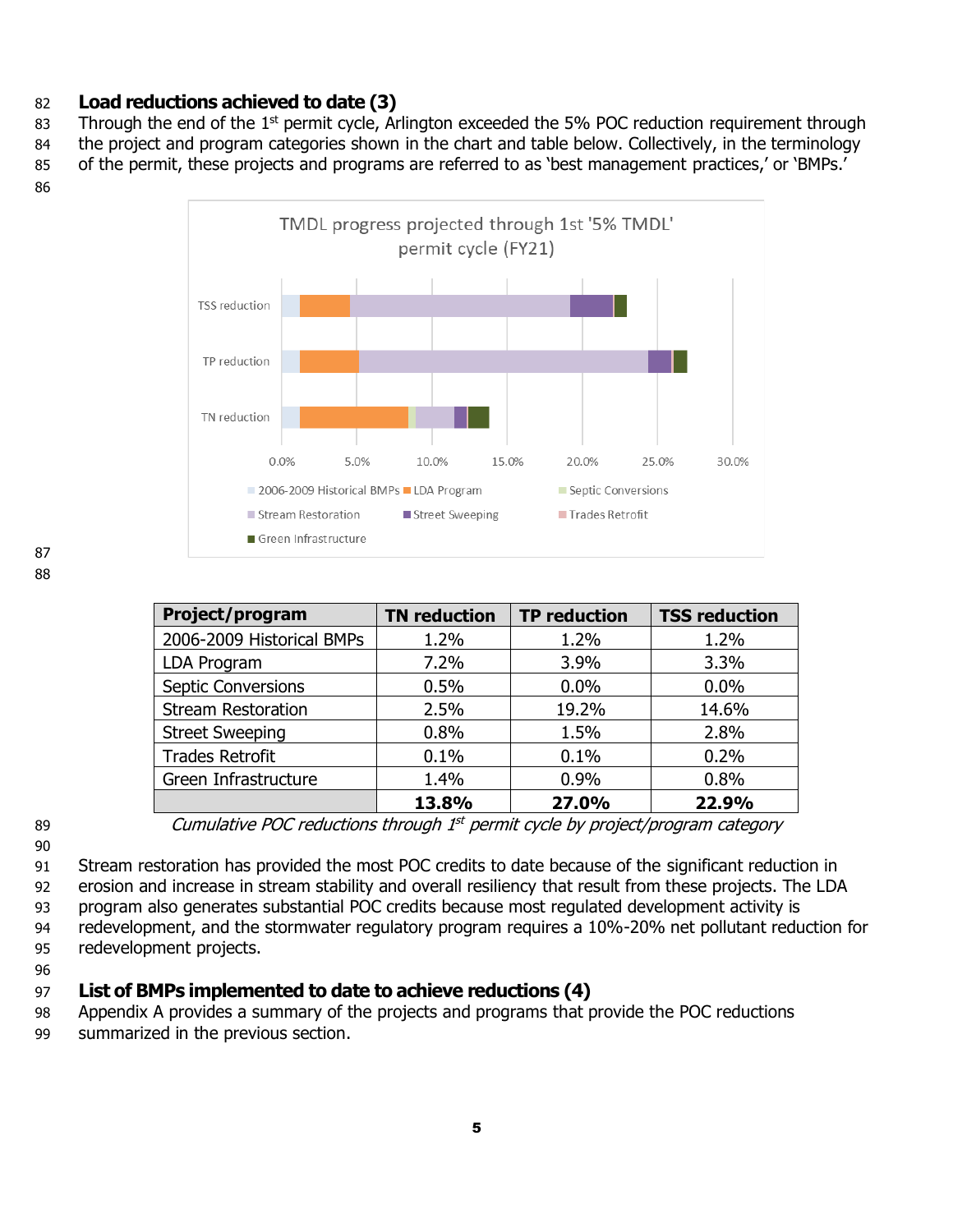### <span id="page-7-0"></span>100 **BMPs to be implemented prior to the expiration of this permit to meet the cumulative**

#### 101 **reductions (5)**

 The table below provides the projected BMPs and estimated POC reductions to be reported for credit 103 during the 2<sup>nd</sup> permit cycle, conservatively for projects recently completed (but yet reported for credit), under construction, or in active design. The table also includes projected POC reductions from the LDA  $program<sup>1</sup>$ .

| <b>Projects and Programs</b>                     | <b>TN Reduction</b> | <b>TP Reduction</b> | <b>TSS Reduction</b> |
|--------------------------------------------------|---------------------|---------------------|----------------------|
| WGCC stream restoration                          | 980                 | 290                 | 21400                |
| <b>Ballston Pond restoration</b>                 | 1270                | 150                 | 126660               |
| Donaldson Run Tributary B stream restoration     | 320                 | 70                  | 66390                |
| Gulf Branch stream restoration                   | 200                 | 50                  | 33070                |
| Sparrow Pond restoration                         | 320                 | 30                  | 30780                |
| Walter Reed - 5th St S green infrastructure      | 9.3                 | 0.8                 | 560                  |
| N Oakland Street - Park green infrastructure     | 9.4                 | 0.6                 | 380                  |
| N Larrimore St and 9th ST N green infrastructure | 5.8                 | 0.5                 | 310                  |
| LDA Program                                      | 500                 | 20                  | 25000                |
|                                                  | 3610                | 610                 | 304550               |

106

107 **Estimated POC reductions for 2<sup>nd</sup> permit cycle (lbs)** 

108

 The capital costs for these projects are estimated at \$17.7 million. Actual credits (including final calculated removal efficiencies) and costs will be updated as reported with each annual report. Note that cost accounting to date has included only capital costs and not operating costs (e.g., for the LDA program, plan review, inspections, maintenance, etc.). These operating costs are part of the total cost of Chesapeake Bay TMDL compliance and may be reported in the future.

114

 The chart and table on the following page estimate cumulative POC reductions through the end of the 116 2<sup>nd</sup> permit cycle to reach the 40% POC reduction requirement. Actual projects/programs and amounts and proportions of POC reduction may vary at the County's discretion. The total POC reduction achieved will meet the 40% minimum POC reduction requirement but may be less than or more than estimated below. Updates and project/program details and documentation will be provided in each annual report 120 as well as with the draft 3<sup>rd</sup> MS4 permit cycle Chesapeake Bay TMDL Action Plan. Any POC reductions from these projects and programs that exceed the cumulative 40% POC reduction requirement will be 122 applied to the cumulative 100% POC reduction requirement for the  $3<sup>rd</sup>$  MS4 permit cycle.

<sup>&</sup>lt;sup>1</sup> Note that street sweeping is not included in this table because it is an annual rather than cumulative credit that is re-calculated each year. Similarly, septic tank conversion is also not included because it is a one-time credit. Both are included in the estimated projections below.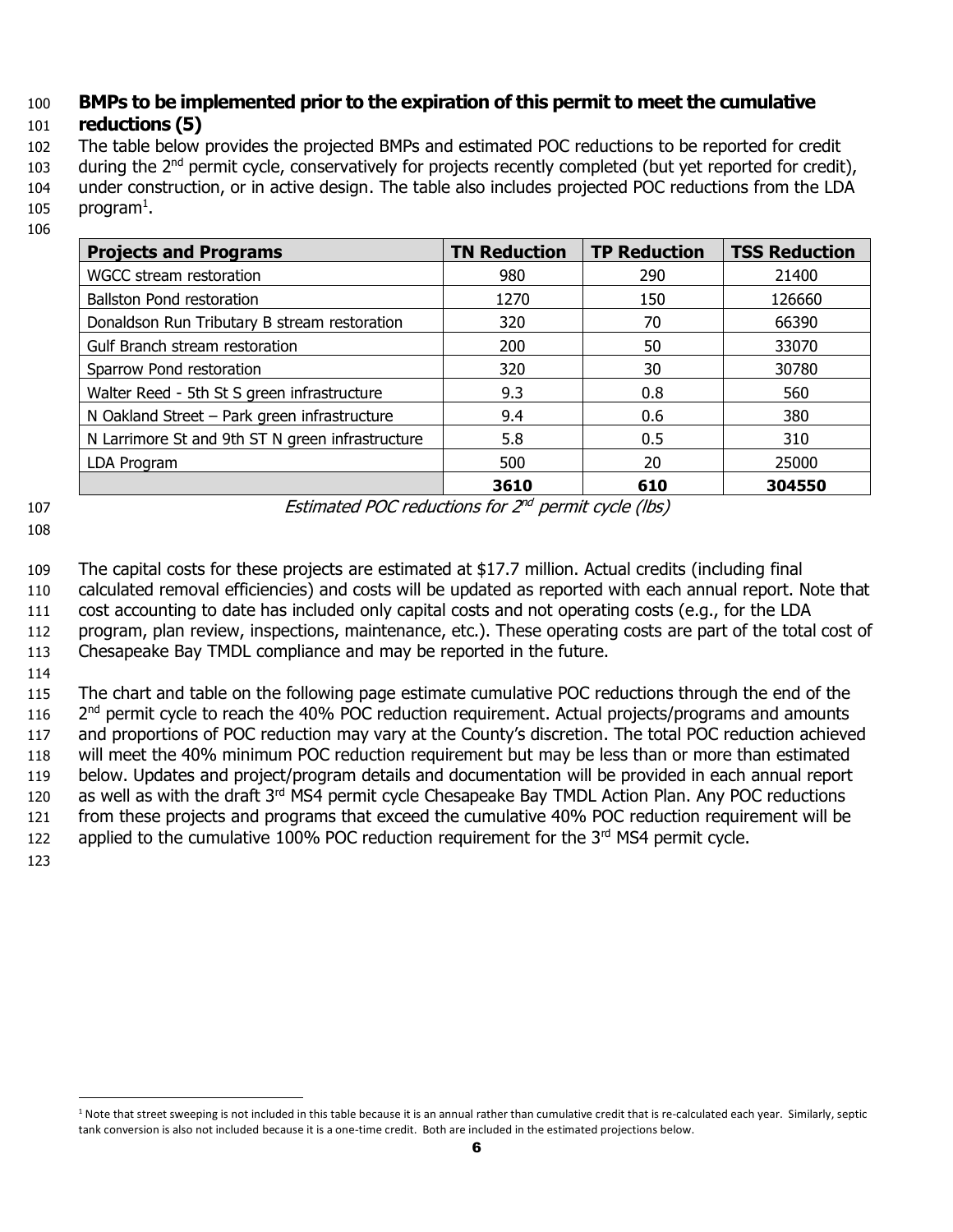

| <b>Project/Program</b>         | <b>TN</b> reduction | <b>TP</b> reduction | <b>TSS reduction</b> |
|--------------------------------|---------------------|---------------------|----------------------|
| 2006-2009 Historical BMPs      | 1.2%                | 1.2%                | 1.2%                 |
| LDA Program                    | 11.6%               | 5.6%                | 5.2%                 |
| Ponds & Wetlands               | 13.7%               | 11.8%               | 12.0%                |
| <b>Septic Conversions</b>      | 0.5%                | 0.0%                | 0.0%                 |
| <b>Stream Restoration</b>      | 15.5%               | 46.0%               | 23.8%                |
| <b>Street Sweeping</b>         | 0.8%                | 1.5%                | 2.8%                 |
| <b>Trades Center Retrofits</b> | 0.1%                | 0.1%                | 0.2%                 |
| Green Infrastructure           | 1.6%                | 1.0%                | 0.9%                 |
|                                | 45.0%               | 67.3%               | 46.1%                |

125 Cumulative POC reductions estimated through 2<sup>nd</sup> permit cycle by project/program category

#### 126

129

- <span id="page-8-0"></span>127 **An estimate of the expected cost to implement the necessary reductions (6)**
- 128 See previous section for this information.

#### <span id="page-8-1"></span>130 **Public Comments on Draft Action Plan (7)**

131 Arlington County will solicit public comment on this updated 2<sup>nd</sup> permit cycle Bay TMDL Action Plan in 132 several ways. The County will make this draft Action Plan available for comment online in late April and

133 will publicize the plan via announcements on the web and distribution via email announcement to

134 various stakeholders, including commissions, local environmental organizations, and the general public.

135 A summary of comments received and the County's response (including any changes to the action plan

136 document) will be included as Appendix B.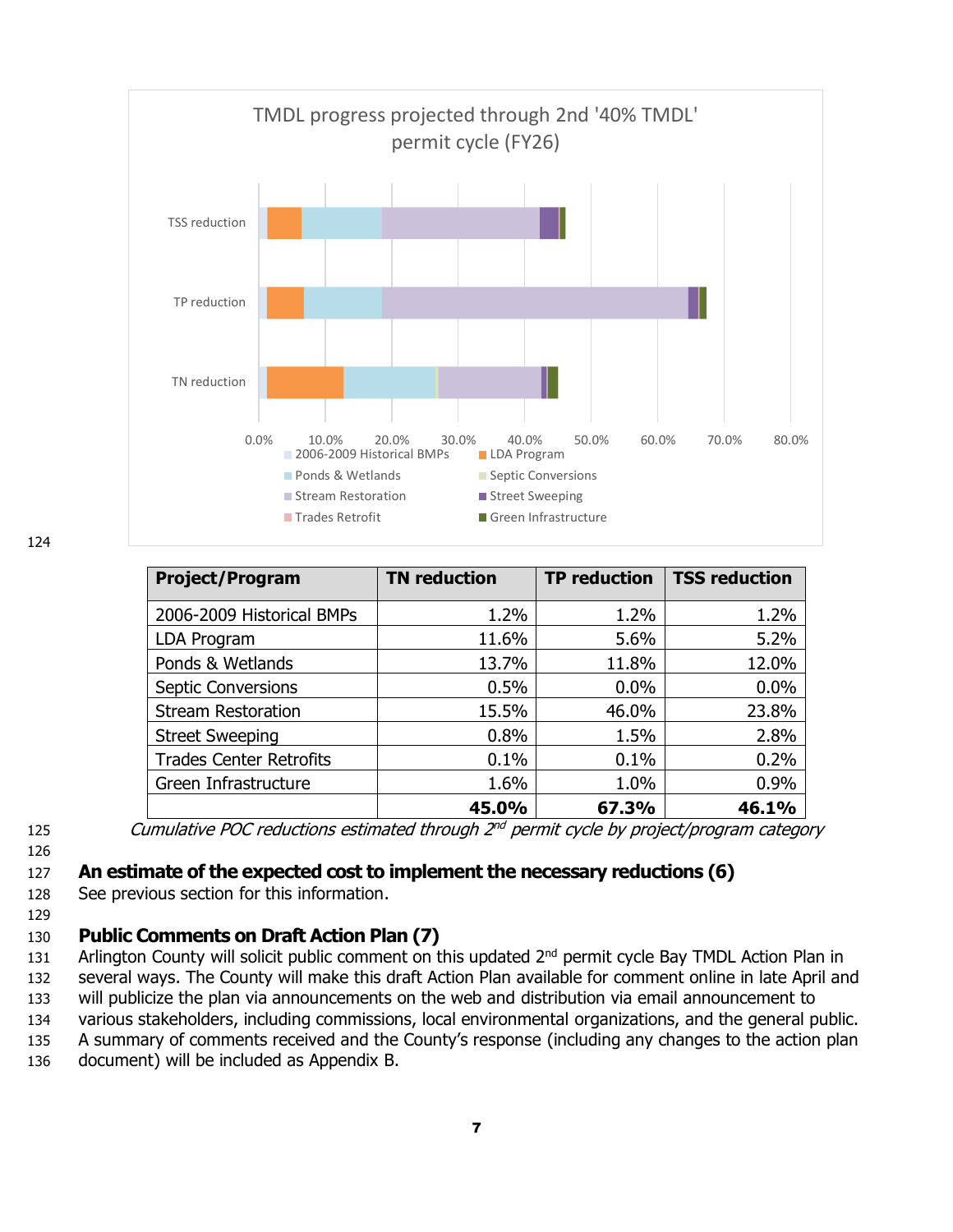#### 137 **Appendix A. List of BMPs through end of 1<sup>st</sup> permit cycle (through FY21)**

| ۰.<br>×<br>۰, |  |
|---------------|--|

<span id="page-9-0"></span>

| Appendix A. List of BMPs through end of $1st$ permit cycle (through FY21) |                                                                              |                                                   |                               |                               |                                |  |  |  |
|---------------------------------------------------------------------------|------------------------------------------------------------------------------|---------------------------------------------------|-------------------------------|-------------------------------|--------------------------------|--|--|--|
| <b>Project Type</b>                                                       | <b>Plan Name</b>                                                             | <b>SWMF</b><br><b>Installation</b><br><b>Date</b> | <b>TN</b><br><b>Reduction</b> | <b>TP</b><br><b>Reduction</b> | <b>TSS</b><br><b>Reduction</b> |  |  |  |
| <b>Stream Restoration</b>                                                 | Tributary A 1 & 2                                                            | 9/1/2006                                          | 118.37                        | 112.39                        | 73972.78                       |  |  |  |
| <b>Stream Restoration</b>                                                 | Tributary A 3 & 4                                                            | 9/1/2006                                          | 79.17                         | 81.67                         | 53103.46                       |  |  |  |
| <b>Stream Restoration</b>                                                 | Tributary B Headwater                                                        | 9/1/2007                                          | 29.64                         | 32.11                         | 20969.92                       |  |  |  |
| Watershed Retrofit                                                        | Patrick Henry Drive & 9th Road N - North                                     | 6/1/2011                                          | 1.64                          | 0.15                          | 113.28                         |  |  |  |
| Watershed Retrofit                                                        | Patrick Henry Drive & 9th Road N - South                                     | 6/1/2011                                          | 5.37                          | 0.53                          | 396.87                         |  |  |  |
| <b>Trades Retrofit</b>                                                    | 4200 28th Street S -Manufactured - Ultra<br>Urban Inserts (6)                | 7/1/2011                                          | 0.35                          | 0.05                          | 49.31                          |  |  |  |
| <b>Trades Retrofit</b>                                                    | 4250 29th Street S - Manufactured - Ultra<br>Urban Inserts (6)               | 7/1/2011                                          | 0.21                          | 0.03                          | 29.28                          |  |  |  |
| <b>Trades Retrofit</b>                                                    | 2881 S Taylor Street - Manufactured - Ultra<br>Urban Inserts (1)             | 7/1/2011                                          | 0.28                          | 0.04                          | 38.53                          |  |  |  |
| <b>Trades Retrofit</b>                                                    | 4200 28th Street S - Manufactured - Ultra<br>Urban Inserts (1)               | 7/1/2011                                          | 0.06                          | 0.01                          | 7.71                           |  |  |  |
| <b>Trades Retrofit</b>                                                    | 4200 28th Street S - Manufactured - Ultra<br>Urban Inserts (1)               | 7/1/2011                                          | 0.03                          | 0.01                          | 4.63                           |  |  |  |
| <b>Trades Retrofit</b>                                                    | 4200 28th Street S - Manufactured - Ultra<br>Urban Inserts (1)               | 7/1/2011                                          | 0.01                          | 0.00                          | 1.54                           |  |  |  |
| <b>Trades Retrofit</b>                                                    | 4200 28th Street S - Manufactured - Ultra<br>Urban Inserts (1)               | 7/1/2011                                          | 0.19                          | 0.03                          | 26.20                          |  |  |  |
| <b>Trades Retrofit</b>                                                    | 2701 S Taylor Street - Manufactured - Ultra<br>Urban Inserts (12)            | 7/1/2011                                          | 0.18                          | 0.03                          | 24.66                          |  |  |  |
| <b>Trades Retrofit</b>                                                    | 2701 S Taylor Street -Manufactured - Ultra<br>Urban Inserts (6)              | 7/1/2011                                          | 1.87                          | 0.28                          | 260.43                         |  |  |  |
| <b>Trades Retrofit</b>                                                    | 2701 S Taylor Street - Manufactured - Ultra<br>Urban Inserts (6)             | 7/1/2011                                          | 0.14                          | 0.02                          | 20.03                          |  |  |  |
| <b>Trades Retrofit</b>                                                    | 2701 S Taylor Street - Manufactured - Ultra<br>Urban Inserts (1)             | 7/1/2011                                          | 0.34                          | 0.05                          | 47.77                          |  |  |  |
| <b>Trades Retrofit</b>                                                    | 2701 S Taylor Street - Manufactured - Ultra<br>Urban Inserts (12)            | 7/1/2011                                          | 0.90                          | 0.14                          | 124.82                         |  |  |  |
| <b>Trades Retrofit</b>                                                    | 2701 S Taylor Street - Manufactured - Ultra<br>Urban Inserts (6)             | 7/1/2011                                          | 0.42                          | 0.06                          | 58.56                          |  |  |  |
| <b>Trades Retrofit</b>                                                    | 2701 S Taylor Street - Manufactured - Ultra<br>Urban Inserts (6)             | 7/1/2011                                          | 0.09                          | 0.01                          | 12.33                          |  |  |  |
| <b>Trades Retrofit</b>                                                    | 2701 S Taylor Street - Manufactured - Ultra<br>Urban Inserts (12)            | 7/1/2011                                          | 0.71                          | 0.11                          | 98.62                          |  |  |  |
| <b>Trades Retrofit</b>                                                    | 2701 S Taylor Street - Manufactured - Ultra<br>Urban Inserts (1)             | 7/1/2011                                          | 0.11                          | 0.02                          | 15.41                          |  |  |  |
| <b>Trades Retrofit</b>                                                    | 2701 S Taylor St - Manufactured - Ultra<br>Urban Inserts (6) - Model Co1414H | 7/1/2011                                          | 0.11                          | 0.02                          | 15.41                          |  |  |  |
| <b>Trades Retrofit</b>                                                    | 4300 29th Street S - Earth Product Recycling<br>- StormFilter <sup>®</sup>   | 8/1/2011                                          | 8.81                          | 1.33                          | 1224.42                        |  |  |  |
| Watershed Retrofit                                                        | Albemarle Bioretention                                                       | 12/1/2011                                         | 5.90                          | 0.47                          | 319.65                         |  |  |  |
| Watershed Retrofit                                                        | Weenie Beenie Bioswale                                                       | 12/1/2011                                         | 0.72                          | 0.08                          | 62.96                          |  |  |  |

4/1/2014 0.17 0.02 14.84

4/1/2014 0.17 0.02 14.84

Watershed Retrofit | Gulf Branch Nature Center - Stormwater Planters

Watershed Retrofit Gulf Branch Nature Center - Stormwater Planters

Watershed Retrofit | Pentagon City Median - North  $4/1/2014$  |  $10.07$  |  $1.04$  | 787.78

Watershed Retrofit | Pentagon City - Stormwater Planters A-E | 4/1/2014 | 3.40 | 0.38 | 292.57 Watershed Retrofit | Pentagon City - Stormwater Planters F-K | 4/1/2014 | 4.64 | 0.51 | 396.97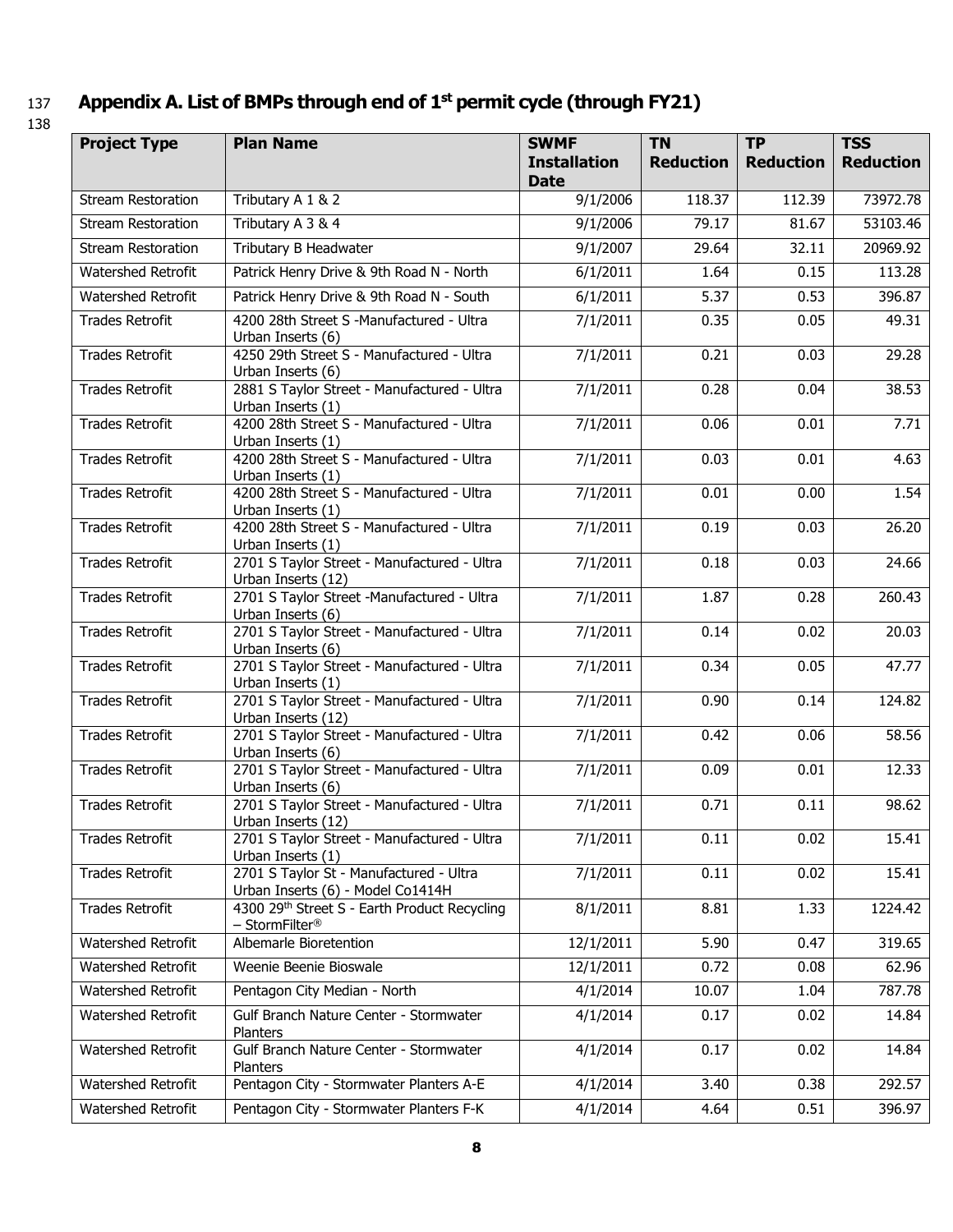| <b>Project Type</b>                 | <b>Plan Name</b>                       | <b>SWMF</b><br><b>Installation</b><br><b>Date</b> | <b>TN</b><br><b>Reduction</b> | <b>TP</b><br><b>Reduction</b> | <b>TSS</b><br><b>Reduction</b> |
|-------------------------------------|----------------------------------------|---------------------------------------------------|-------------------------------|-------------------------------|--------------------------------|
| Watershed Retrofit                  | 8th Street S Curbside                  | 12/1/2014                                         | 5.36                          | 0.50                          | 366.06                         |
| <b>Watershed Retrofit</b>           | 11th Street Park - Bioretention 1      | 10/15/2016                                        | 4.93                          | 0.28                          | 152.60                         |
| Watershed Retrofit                  | Northside Leaf/Mulch Storage Facility  | 11/1/2016                                         | 9.38                          | 0.93                          | 690.82                         |
| Watershed Retrofit                  | 11th Street Park - Bioretention 2      | 11/7/2016                                         | 1.55                          | 0.08                          | 41.34                          |
| Watershed Retrofit                  | Patrick Henry Drive & 20th Street N    | 5/1/2017                                          | 14.71                         | 1.25                          | 873.44                         |
| Living Shore                        | Four Mile Run                          | 10/13/2017                                        | 29.64                         | 32.11                         | 20969.92                       |
| Watershed Retrofit                  | Kensington Street - B                  | 12/22/2017                                        | 11.55                         | 0.88                          | 590.22                         |
| Watershed Retrofit                  | Kensington Street - A (32nd St)        | 12/22/2017                                        | 10.15                         | 0.81                          | 549.51                         |
| Watershed Retrofit                  | John Marshall Drive - B                | 12/22/2017                                        | 5.53                          | 0.40                          | 262.39                         |
| Watershed Retrofit                  | John Marshall Drive - A                | 12/22/2017                                        | 15.63                         | 1.40                          | 999.10                         |
| Watershed Retrofit                  | Kirkwood Road @13th Street N           | 8/16/2018                                         | 3.31                          | 0.31                          | 226.64                         |
| Watershed Retrofit                  | Williamsburg Blvd Medians 2 - D        | 11/1/2018                                         | 3.88                          | 0.39                          | 287.32                         |
| <b>Watershed Retrofit</b>           | Williamsburg Blvd Medians 2 - A-C      | 11/1/2018                                         | 4.31                          | 0.43                          | 317.07                         |
| Watershed Retrofit                  | Williamsburg Blvd Medians 1 - North    | 11/1/2018                                         | 5.61                          | 0.58                          | 441.16                         |
| Watershed Retrofit                  | Williamsburg Blvd Medians 1 - South    | 11/1/2018                                         | 9.49                          | 0.84                          | 597.68                         |
| <b>Stream Restoration</b>           | Windy Run                              | 3/18/2019                                         | 38.09                         | 35.56                         | 22982.13                       |
| Watershed Retrofit                  | N Kentucky Street @ 22nd St N          | 10/18/2019                                        | 2.79                          | 0.24                          | 169.72                         |
| <b>Watershed Retrofit</b>           | 2nd Street S - Bioretention 2          | 11/25/2019                                        | 2.46                          | 0.20                          | 135.53                         |
| Watershed Retrofit                  | 2nd Street S - Bioretention 1          | 11/25/2019                                        | 3.08                          | 0.26                          | 182.91                         |
| <b>Watershed Retrofit</b>           | N 11th Street @ George Mason Drive (B) | 7/1/2020                                          | 3.93                          | 0.33                          | 226.66                         |
| Watershed Retrofit                  | N 11th Street @ Evergreen Street (A)   | 7/1/2020                                          | 7.57                          | 0.66                          | 463.00                         |
| Watershed Retrofit                  | N Oakland Street @ Pershing Drive      | 5/25/2021                                         | 2.10                          | 0.18                          | 125.01                         |
| 2006-2009 Historical<br><b>BMPs</b> | 2006 - 2009 Historical BMP's           |                                                   | 140.30                        | 18.40                         | 16101.30                       |
| Development                         | Redevelopment July 15 -Jun 16          |                                                   | 100.57                        | 6.32                          | 5787.93                        |
| Development                         | Redevelopment July 18 -June 19         |                                                   | 124.58                        | 10.04                         | 8287.26                        |
| Development                         | Redevelopment July 09 - June 14        |                                                   | 122.08                        | 7.05                          | 6337.05                        |
| Development                         | Redevelopment July 19 -June 20         |                                                   | 82.12                         | 7.28                          | 4506.78                        |
| Development                         | Redevelopment July 14 -June 15         |                                                   | 46.29                         | 3.27                          | 2497.94                        |
| Development                         | Redevelopment July 16 -June 17         |                                                   | 110.02                        | 4.29                          | 3968.19                        |
| Development                         | Redevelopment July 17 -June 18         |                                                   | 111.02                        | 9.18                          | 5517.35                        |
| Development                         | Redevelopment July 20 -June 21         |                                                   | 130.36                        | 11.58                         | 5502.66                        |
| Development                         | Additional July 09 - June 14           |                                                   | 9.72                          | 1.18                          | 999.46                         |
| Septic Conversions                  | Septic tank conversions                |                                                   | 52.92                         | 0.00                          | 0.00                           |
| <b>Street Sweeping</b>              | County Roadways                        |                                                   | 97.30                         | 23.50                         | 37090.10                       |

139

140

141

142

143